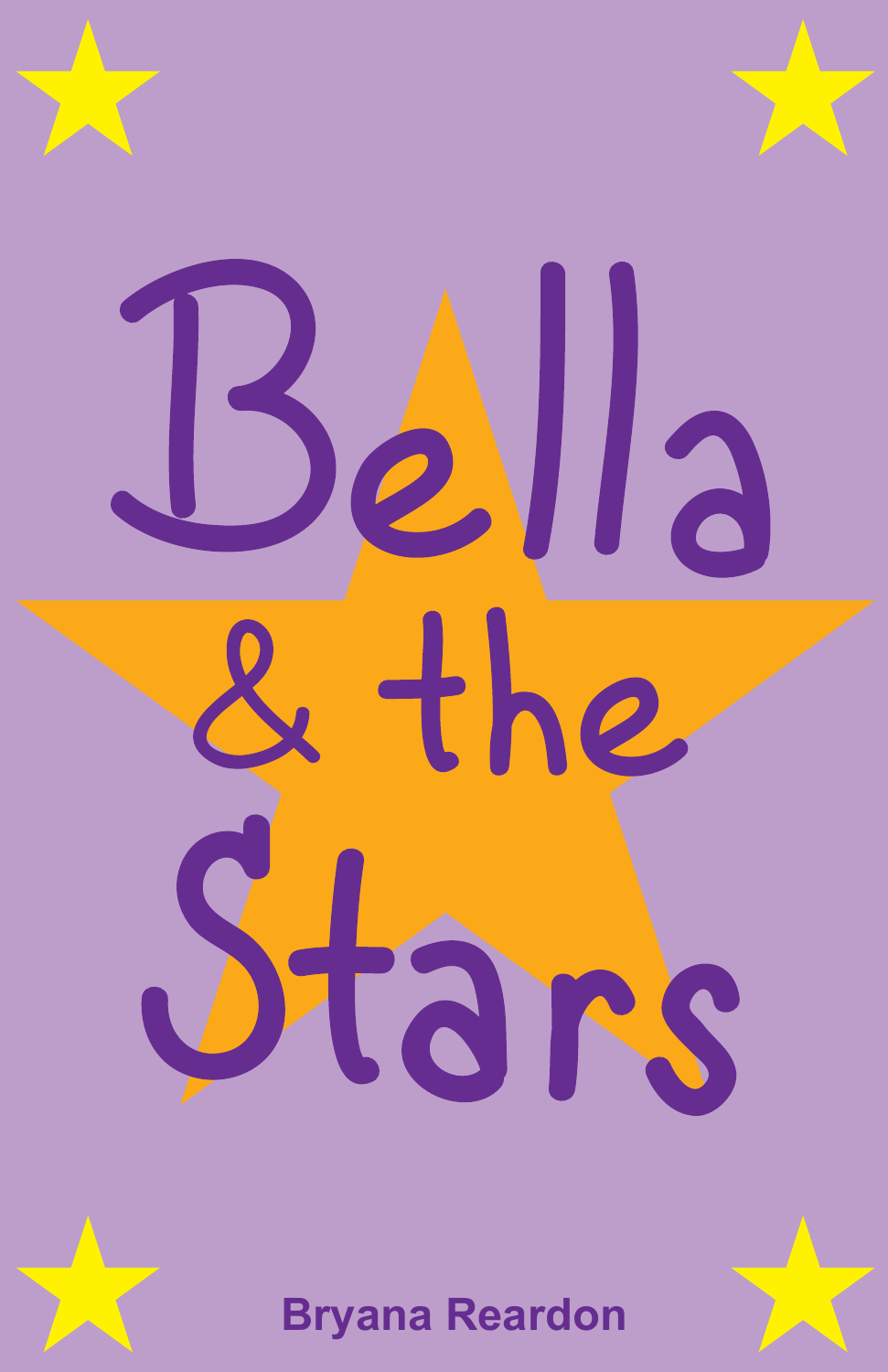

In a small town called Bridgetown, a girl named Bella has just moved to town and is new. She is starting her first day of school at Bridgetown Junior High School.



Bella walks through the halls alone. She is too shy to make new friends. She spots three girls in the corner and walks over to them.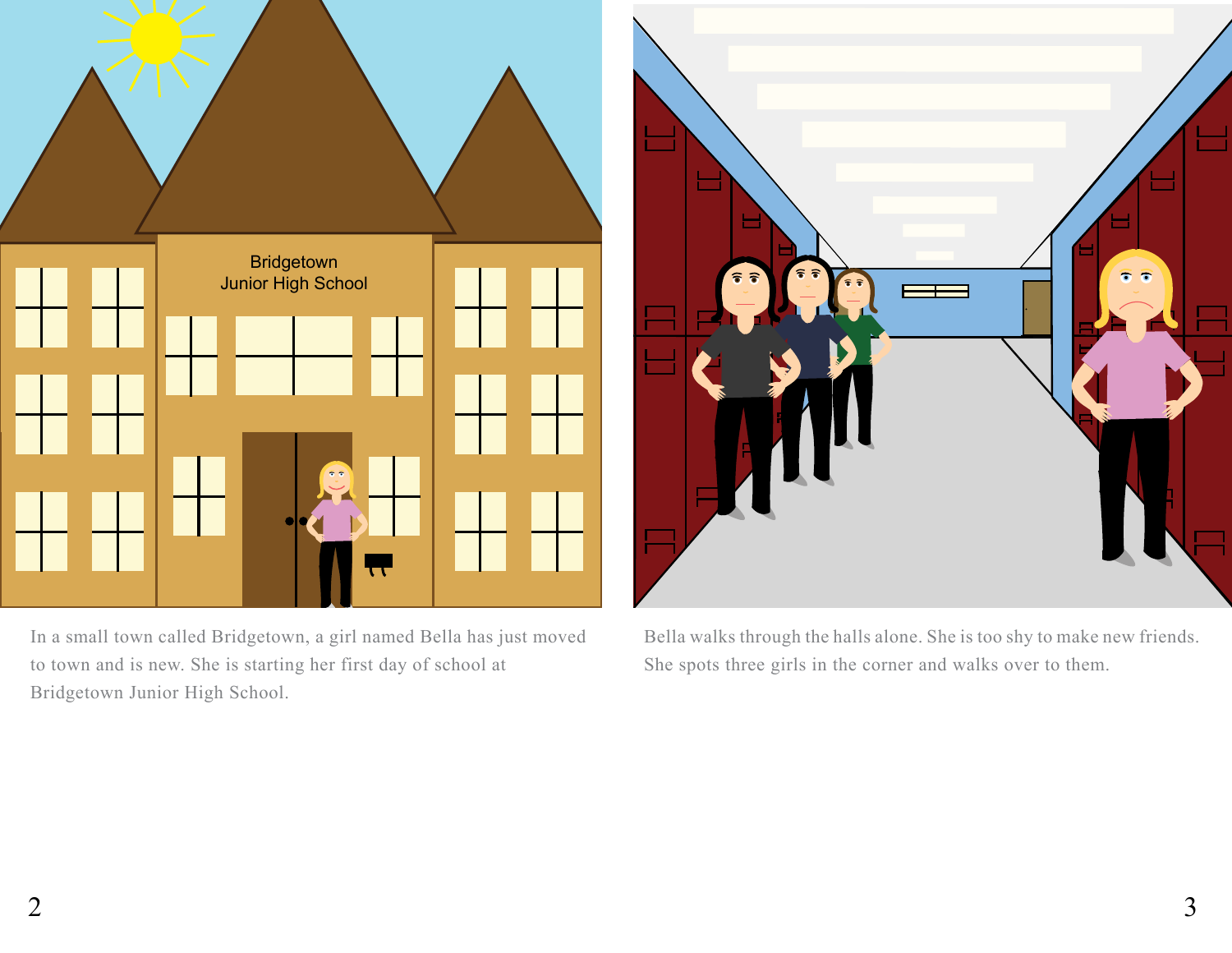



Bella starts talking to them. "Hi, I'm Bella, I'm new. Can I hangout with you guys?"asks Bella.

Ally responds, " Yeah sure, would you like to sit with us at lunch?" "Sure!" says Bella.

Later on that day at lunch, Bella finds the stars and sits with them. Throughout lunch Ally and the stars make fun of everyone around them, and Bella, trying to fit in, joins in with them.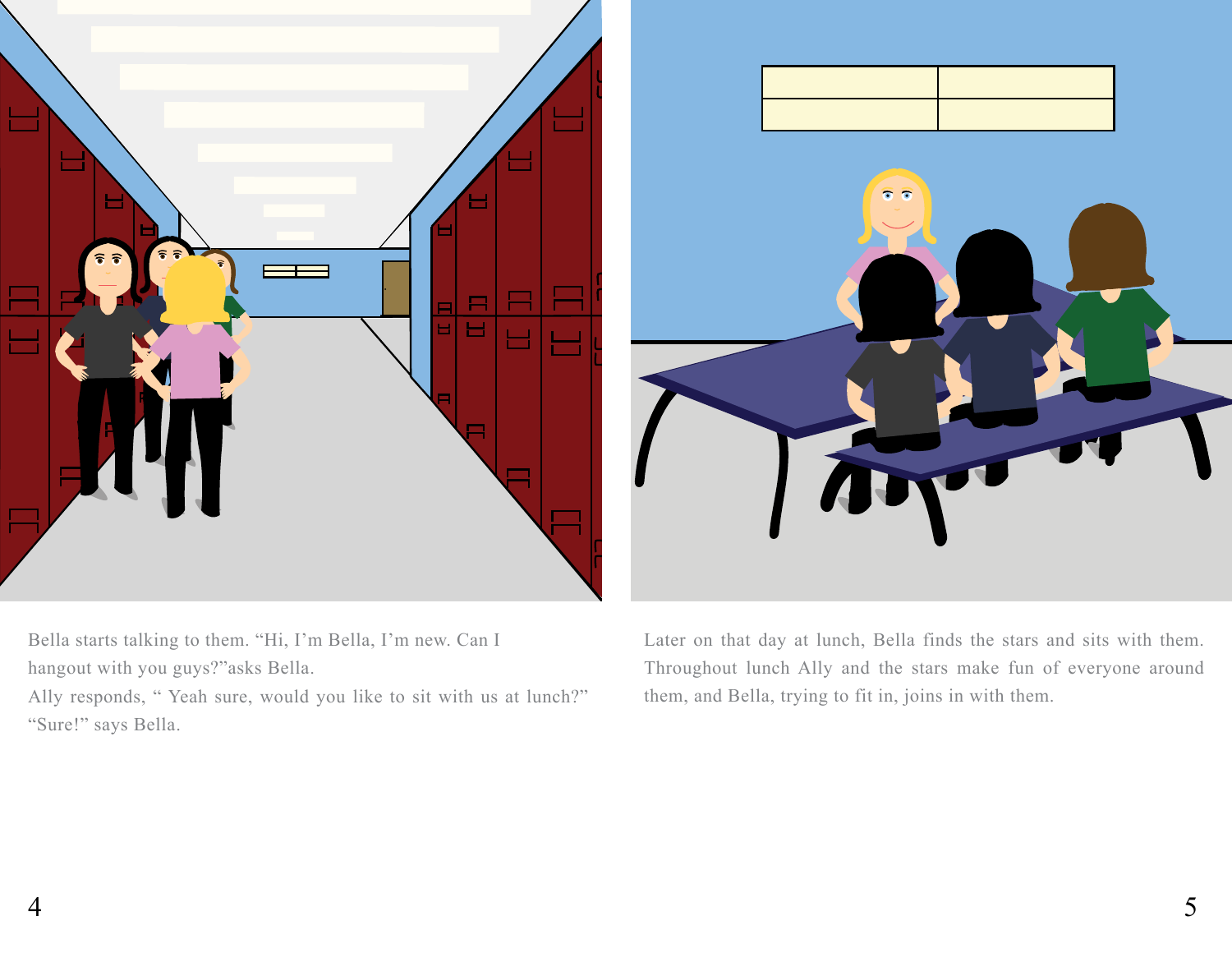

One day after school, Bella and the stars all gathered at her house. Bella walked away from her room to talk to her mom. She came back and found the girls looking through her yearbook and making fun of people. She realized they were making fun of her best friend from her old school.



The next day at school Bella was at her locker and a girl came up to her. "Hi, my name is Kristina, I'm new. Do you want to be friends?" The stars where near by and saw them talking. Ally got jealous and started talking about her, but it didn't bother her because she had a new friend.